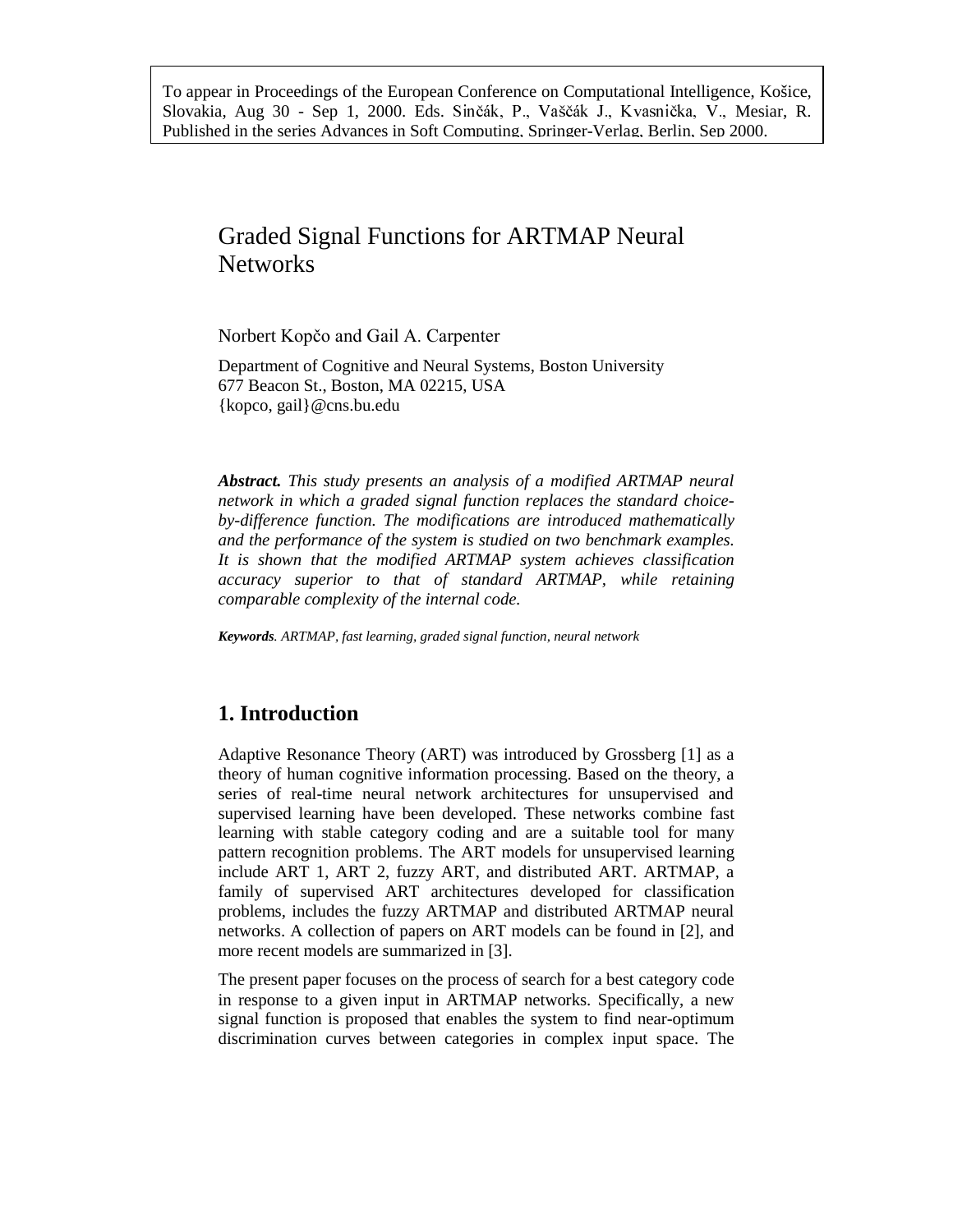modified signal function is introduced mathematically, then evaluated by implementing it in a fuzzy ARTMAP system and analyzing its performance on two benchmark problems.

#### **2. Description of Fuzzy ARTMAP Dynamics**

This section gives a brief summary of the fuzzy ARTMAP [4] algorithm. The **inputs** of the fuzzy ARTMAP system are usually normalized by complement coding, which converts an *M*-dimensional input vector  $a = (a_1, \ldots, a_M)$   $(0 \le a_i \le 1)$  *into 2M*-dimensional input pattern  $I = (a,1 - a) = (a_1, ..., a_M,1 - a_1, ...,1 - a_M)$ . The pattern is normalized since  $|I| = M$ , where  $|I| = \sum_{i=1}^{2M} |I_i|$  is the city-block norm.

When a new input is presented, the system **searches** for a candidate coding node within its coding layer. In ART systems, the *j*-th coding node defines a hyper-rectangle *Rj*, or *coding box*, in the *M*-dimensional input space, described by the weights  $w_{i,j}$  leading to that node. The hyper-rectangle reduces to a rectangle in two dimensions or to an interval in one dimension (Figure 1). For every input pattern, the ARTMAP search mechanism chooses the smallest coding box that is covering the input, or the box that is closest to the input, based on the activation of the *choice-bydifference* (CBD) signal function  $T_i$  [5], now used in a majority of simulations. The CBD signal function is defined as:

$$
T_j = M(2-\alpha) - d(R_j, a) - \alpha |R_j| = |\mathbf{w}_j \wedge \mathbf{I}| + (1-\alpha) (2M - |\mathbf{w}_j|). \tag{1}
$$

In this equation,  $\alpha$  is a parameter (usually  $\alpha = 0^+$ ),  $d(R_i, a)$  represents the city-block distance from the input pattern  $\boldsymbol{a}$  to the coding box  $R_i$ , and  $|R_i|$ represents the size of  $R_i$ . The *J*-th coding node is chosen as a candidate code if its signal function  $T<sub>I</sub>$  has the maximum value.

The candidate node is then compared with the input pattern according to a **match rule**. The candidate **resonates** if  $|I \wedge w_J| > \rho I$ ; or it is **reset** if the inequality does not hold, where  $\rho \in [0,1]$  is called a *vigilance* parameter. If reset occurs, a search for a new candidate is initiated, or a new coding node is created. If the candidate node resonates, the system checks whether the node is associated with the correct output class (always satisfied for new nodes). If the node is associated with an incorrect category, a process of **match tracking** is initiated, i.e.,  $\rho$  is increased just enough so that the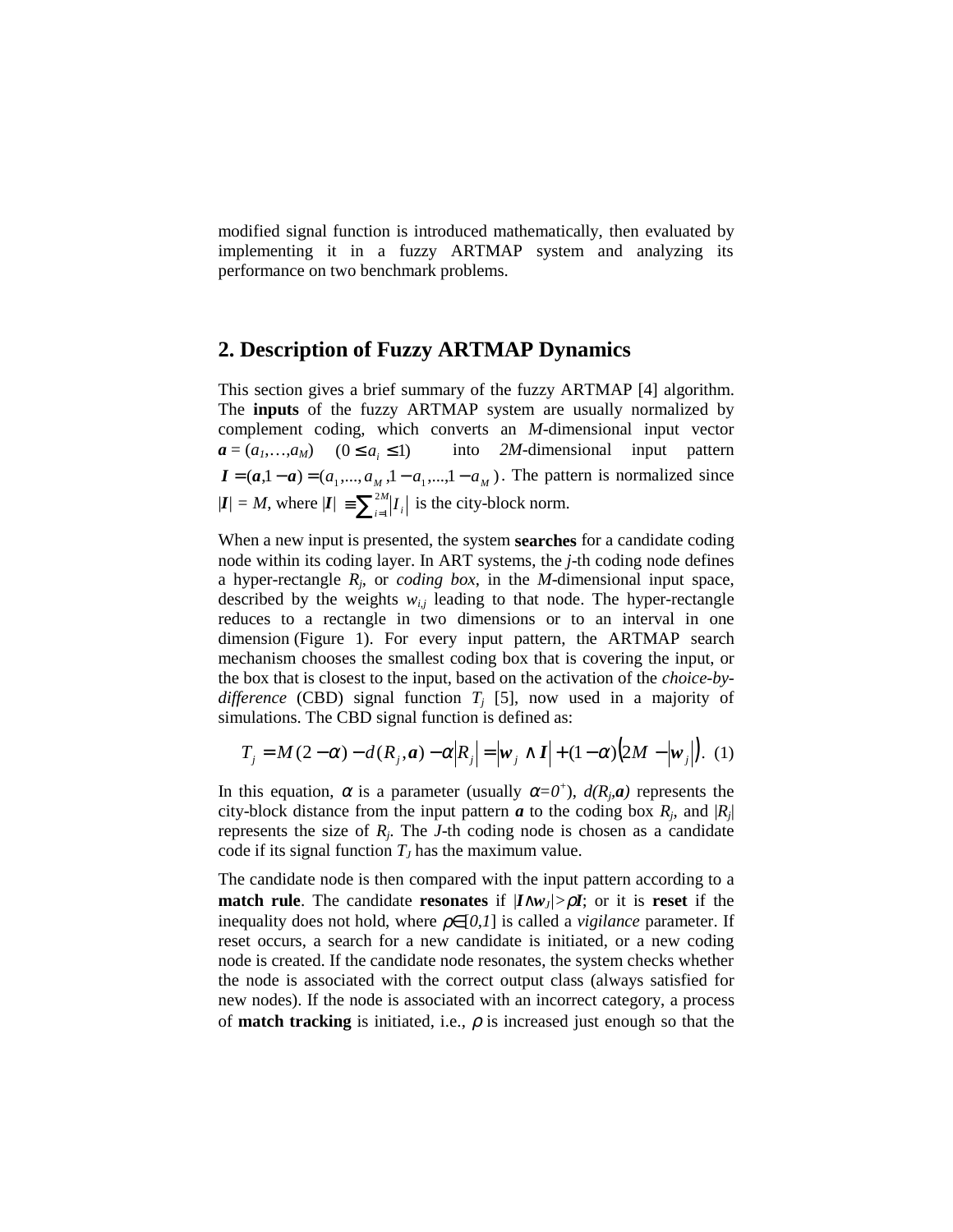

**Figure 1** Choice signal for standard CBD  $(m)$  vs. graded CBD  $(-)$  in one input dimension

current candidate will not resonate any more and a search for a new candidate is initiated.

Once a coding node is found that satisfies all the requirements, **learning** is initiated that updates all the weights leading to the *J*-th node, defined by

$$
\mathbf{w}_J^{(new)} = \beta \Big( \mathbf{I} \wedge \mathbf{w}_J^{(old)} \Big) + (1 - \beta) \mathbf{w}_J^{(old)}.
$$
 (2)

*Fast learning* is usually chosen, obtained by setting  $\beta = 1$ .

## **3. Definition of Graded Signal Functions**

In general, the ARTMAP search for the internal code that best matches the presented input pattern can be accomplished by choosing one of many different signal functions, used to determine the activation of the coding nodes. Most current ARTMAP systems use the *choice-by-difference* signal function (CBD, [5]), which implements the idea of minimum fast learning. For the CBD function the signal is independent of the position of the input pattern if the input is located within the coding box, as shown for one dimension in Figure 1. In the present paper, a new signal function is introduced, called a *graded choice-by-difference* function, or graded CBD, which makes the choice signal dependent on the input position even when the input lies within the category box. Namely, an input near the center of the box  $R_i$  generates a larger signal  $T_i$  than an input near the boundary of the box (Figure 1).

The activation in the graded CBD signal function is defined by:

$$
T_j = M(2-\alpha) - d(R_j, a) - \alpha |R_j| (1 - \eta \gamma_j)
$$
\n(3)

**Carl Carl**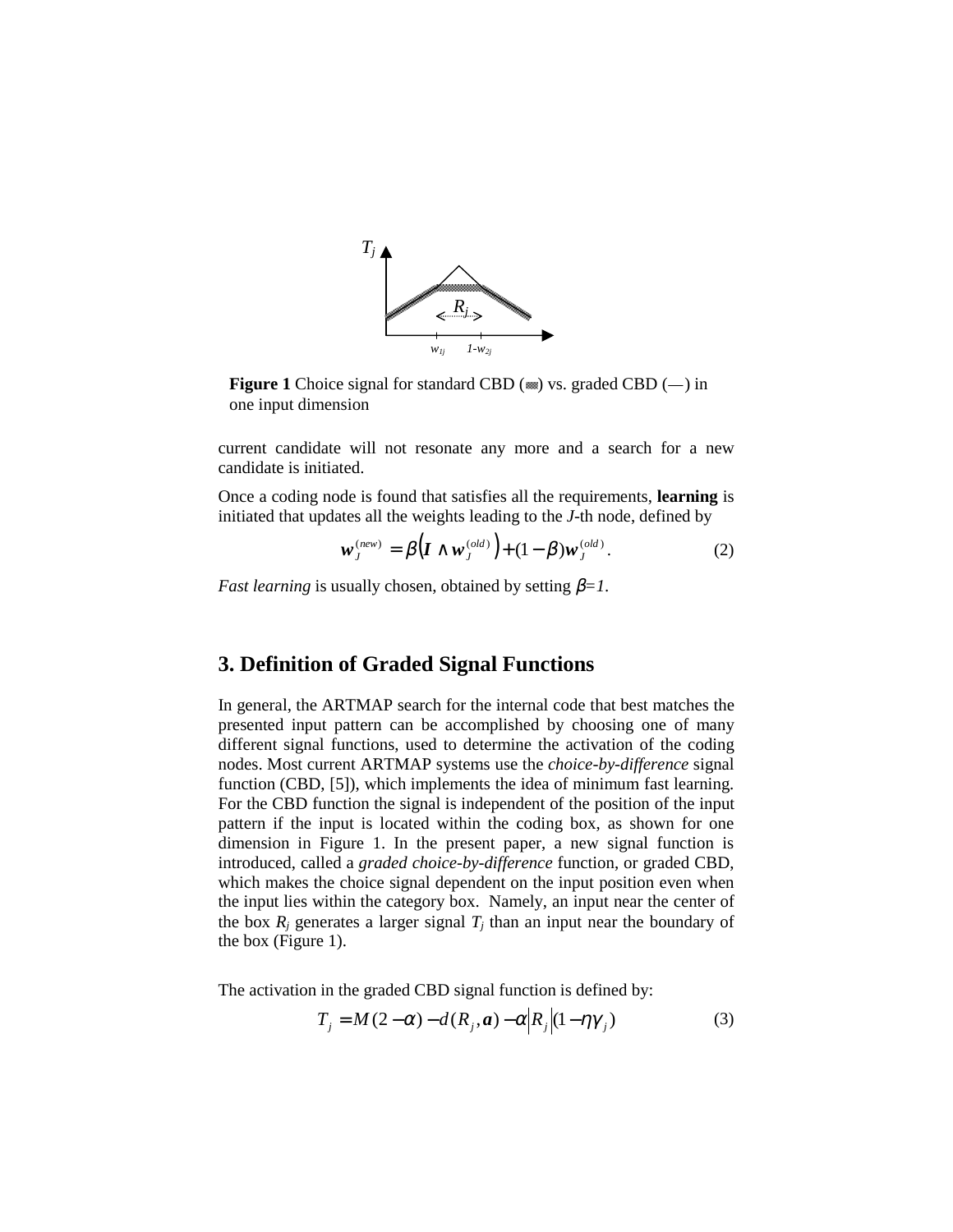where  $\eta$  is a parameter that defines by how much the activation at the center of the box is increased relative to the box boundaries. When  $\eta=0$ , graded CBD reduces to standard CBD (1). In (3),  $\gamma_i$  specifies the minimum of graded activations across dimensions *i=1…M*:

$$
\gamma_{j} = \min_{i=1..M} \left[ 1 - \left[ \frac{2|a_{i} - c_{j,i}|}{1 - w_{j,i+M} - w_{j,i}} \right]^{+} \right]^{+}
$$
(4)

In (4),  $c_{i,i}$  ≡  $(1 - w_{i,i+M} + w_{i,i})/2$  denotes the center of the *j*-th coding box in the *i*-th dimension, and  $[a]^{\dagger} \equiv \max(a,0)$  is a rectification operator. Note that  $\gamma_i = 1$  at the center of  $R_j$  and  $\gamma_i = 0$  at any point *a* on the boundary of  $R_j$ . In order to ensure that the same input would choose the same category if it were immediately re-presented (direct access), the ART match rule was also modified, to better correspond to the new choice rule. In addition to the match criterion defined above, the new match rule essentially simulates the process of weights-update (2) followed by representation of the current input. Then, the *J*-th node resonates only if the simulated update led to the desired choice of the winning node by direct access. The resulting graded signal function system has the capacity to create more accurate decision boundaries, especially when these boundaries are not parallel to the input space axes (Figure 2).



**Figure 2** Decision boundaries between two category boxes  $(R_1 \text{ and } R_2)$ with standard CBD  $(\omega)$  vs. graded CBD  $(\neg)$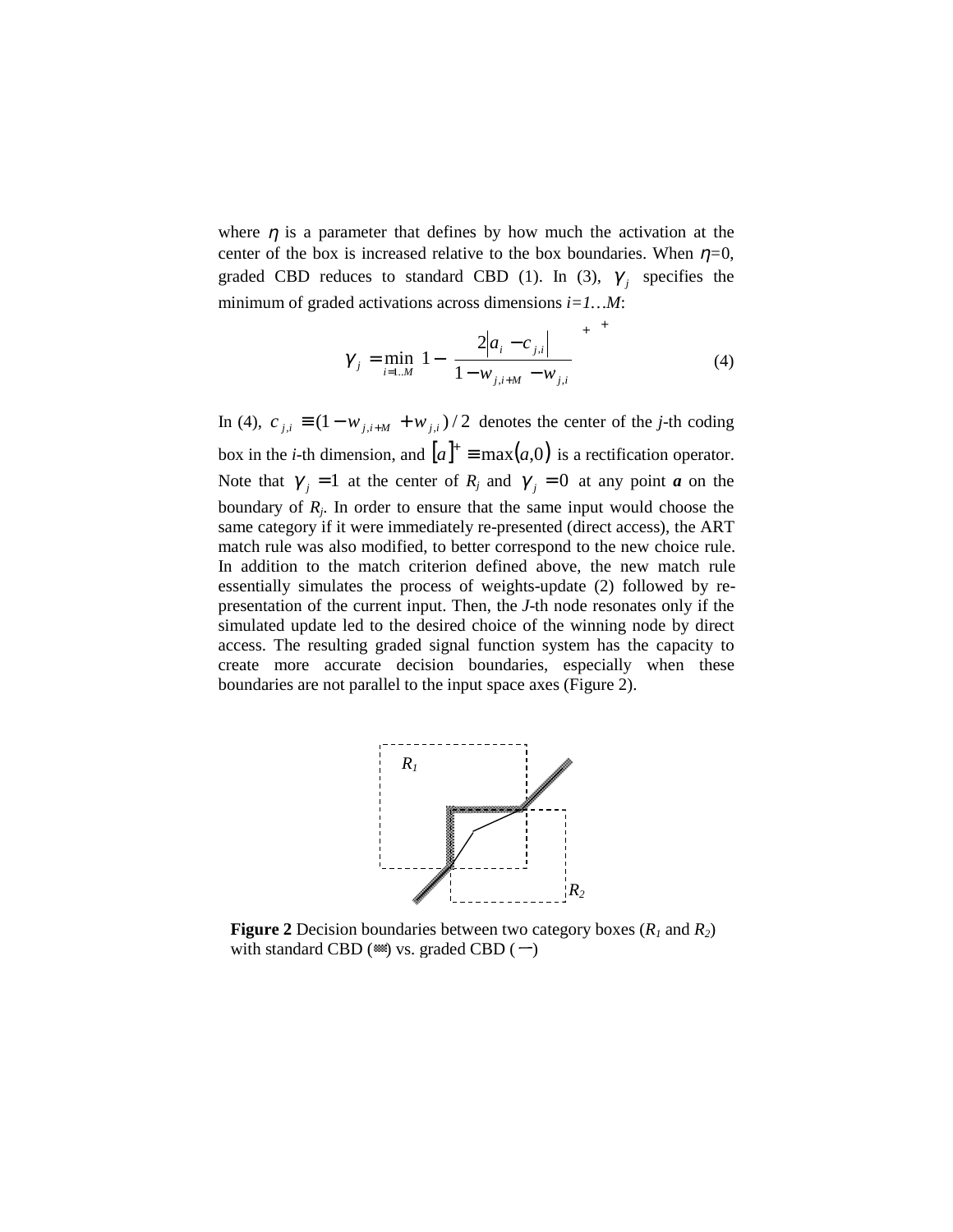### **4. Results on Benchmark Data and Discussion**

The performance of a fuzzy ARTMAP system with the graded CBD signal rule was evaluated on two benchmark problems, the circle-in-the-square (CIS) problem and a diagonal problem. Data sets for both problems consist of 2-dimensional uniformly distributed points, with the values in each dimension ranging from 0 to 1. Each data set has two output classes. In CIS, a point  $a=(a_1,a_2)$  is in the class  $C_{out}$  if  $(a_1 - 0.5)^2 + (a_2 - 0.5)^2 > \frac{1}{2\pi},$ 2  $a_1 - 0.5)^2 + (a_2 - 0.5)^2 > \frac{1}{2\pi}$ , otherwise it is from the class  $C_{in}$ . In the

diagonal data set a point is from the class  $C_{lower}$  if  $a_1 > a_2$ , otherwise it is from the class *Cupper*. Simulations with training sets of different sizes (100, 1000, or 10,000 points) were performed. The testing set size was fixed to 10,000 points.



**Figure 3** Simulations of fuzzy ARTMAP with standard CBD  $(\eta=0)$  and with graded CBD signal function  $(\eta > 0)$ . The upper row shows results of simulations with the diagonal data set, the lower row contains data for circle-in-the-square simulations